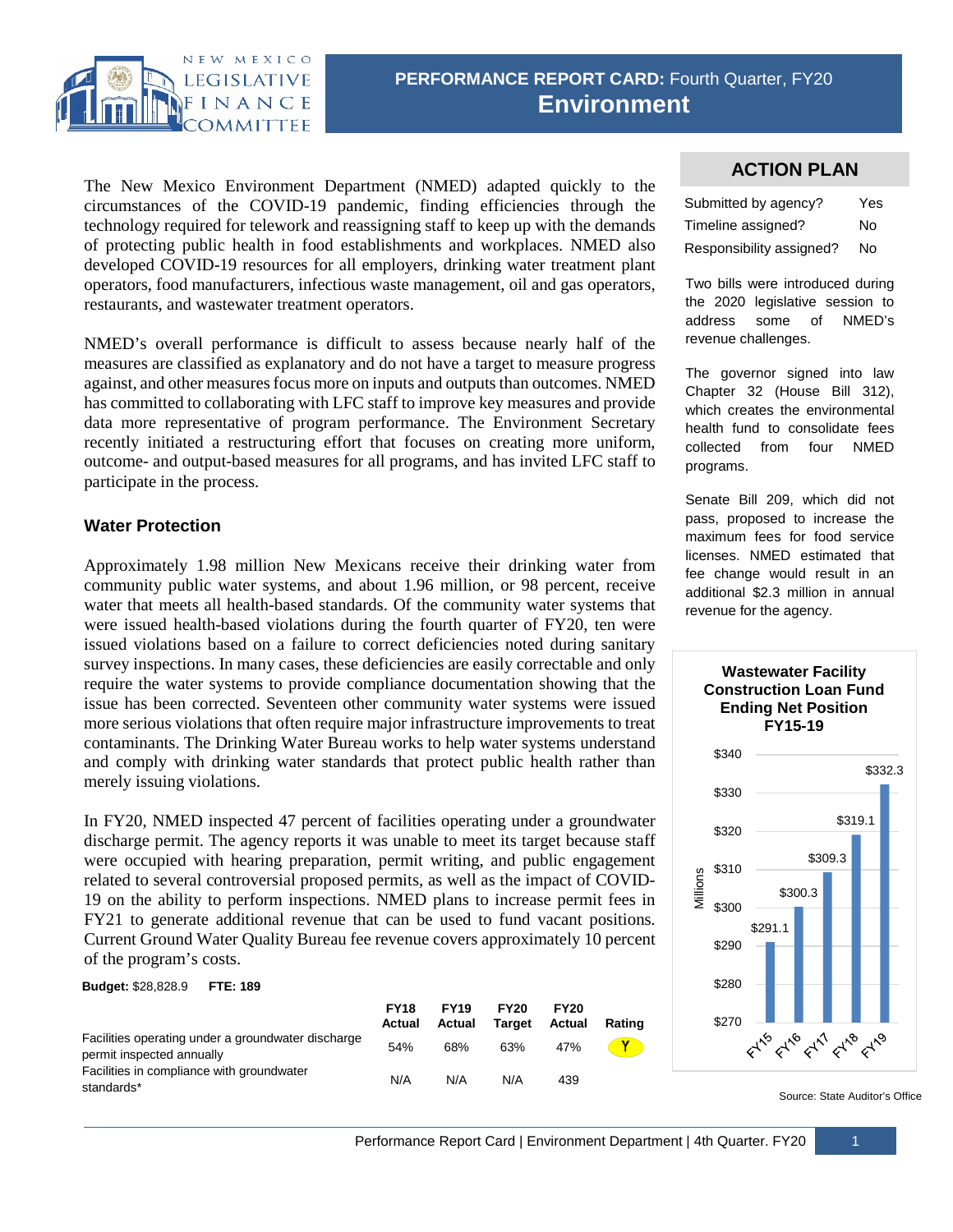#### **Environment Department**



A brownfield is a property whose expansion, redevelopment, or reuse may be complicated by the presence or potential presence of a hazardous substance, pollutant, or contaminant.

> Source: Environmental Council of the States

The Petroleum Storage Tank Bureau is increasing outreach and assistance to the regulated community to help improve compliance with regulatory requirements for underground storage tanks. Staff report that tank owners may still be learning about new regulations that were passed in 2018.

There are an estimated 930 leaking petroleum storage tanks throughout New Mexico that require and are in various stages of corrective action and are potentially eligible for reimbursement from the corrective action fund.

Population served by community water systems that meet health-based drinking water standards\* 92% 97% N/A 99% EPA clean water state revolving loan fund capitalization grant and matching state funds that G 100% 100% 100% 100% are for wastewater infrastructure Capital outlay dollars disbursed, in millions\* \$25.6 \$8.9 N/A \$13.0 Loan program dollars disbursed, in millions\* \$25.7 \$18.1 N/A \$17.7 **Program Rating**  $\bullet$ **CG** Y

\*Measures are classified as explanatory and do not have targets.

## **Resource Protection**

There are 3,071 underground storage tank systems at 1,164 regulated facilities across the state, of which 176 have outstanding violations that can threaten groundwater. New Mexico's compliance rate is above the national average of 70 percent. Inspections of underground storage tanks stopped in mid-March to comply with the COVID-19 public health order, but staff continued to perform other regulatory and oversight activities remotely and are now gradually returning to field activities. In the fourth quarter of FY20, the Solid Waste Bureau shifted its focus to inspections of medical waste generators related to the public health emergency and conducted 41 inspections compared to the usual 12-15 per quarter. One hundred percent of medical waste generators inspected in the fourth quarter were in compliance with solid waste rules, indicating the state's medical facilities have been properly managing infectious waste during the COVID-19 pandemic.

New Mexico currently has 78 large quantity hazardous waste generators (LQGs), four of which were inspected during the fourth quarter of FY20. Only one inspected generator was found to be in compliance with permit requirements. When the Hazardous Waste Bureau finds an LQG in violation of regulations, it issues an enforcement document and conducts formal enforcement if the responsible party is recalcitrant or the violations are egregious; monetary penalties may be imposed if the enforcement action is elevated to an administrative compliance order.

This year, NMED and the New Mexico Attorney General's Office reached an agreement with ExxonMobil to settle a lawsuit that alleges the company obtained reimbursement from the state's corrective action fund (CAF) to clean up leaking petroleum storage tanks while collecting insurance money for the same costs. ExxonMobil will pay \$500 thousand into the CAF as part of the settlement. In addition to holding the industry accountable with state and federal laws, NMED is evaluating options to ensure corrective action funds are primarily used for small, independent facilities and abandoned sites.

#### **Budget:** \$14,031 **FTE: 133**

|                                                                                                                | <b>FY18</b><br>Actual | <b>FY19</b><br>Actual | <b>FY20</b><br><b>Target</b> | <b>FY20</b><br>Actual | Rating |
|----------------------------------------------------------------------------------------------------------------|-----------------------|-----------------------|------------------------------|-----------------------|--------|
| Large quantity hazardous waste generators<br>inspected and in compliance, cumulatively*                        | 32%                   | 39%                   | N/A                          | 25%                   |        |
| Underground storage tank facilities compliant with<br>release prevention and release detection<br>requirements | 88%                   | 86%                   | 90%                          | 83%                   | R.     |
| Solid waste facilities and infectious waste<br>generators found in compliance with solid waste<br>rules        | 94%                   | 95%                   | 95%                          | 95%                   | G      |
| Landfills compliant with groundwater sampling*                                                                 | 96%                   | 99%                   | N/A                          | 97%                   |        |

2 Performance Report Card | Environment Department | 4th Quarter. FY20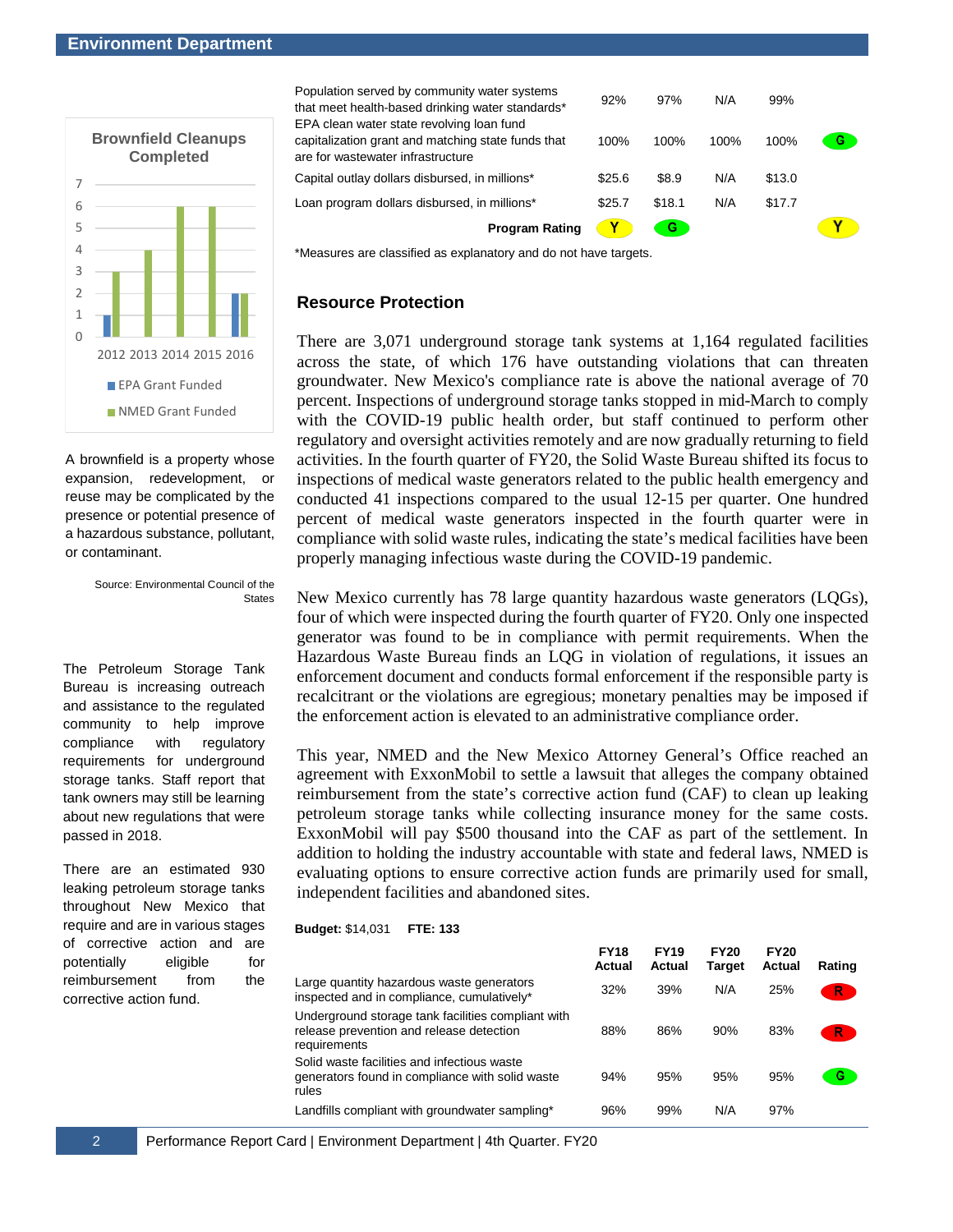G

#### **Program Rating**  $\left( \gamma \right)$

\*Measures is classified as explanatory and does not have a target.

## **Environmental Protection**

The Environmental Protection Division, through its Food Program and Occupational Health and Safety Bureau (OHSB), has been heavily involved in managing the COVID-19 public health emergency. The Food Program is responsible for protecting employees, consumers, and the public from adverse health and safety conditions in food establishments, and thus enforces statewide restrictions on indoor dining per public health orders and provides guidance to food establishments on safely operating during the pandemic. OHSB is responsible for protecting employees of private industry and state, county, and city governments from workplace hazards. As a result, OHSB leads the majority of the state's rapid responses, which ensure employers are following proper safety precautions to prevent the transmission of COVID-19 within their workplaces. NMED has conducted 1,149 of the state's 1,871 rapid responses since May.



 $\bullet$ 

In the third quarter of FY20, 99 percent of days had good or moderate air quality ratings. Although this measure has a target of 100 percent, NMED reports it as explanatory data because it does not regulate air quality in all areas of the state and significant emissions can be transported from outside NMED's jurisdiction. NMED reports that air quality permitting grew by 256 percent between 2008 and 2018, but the Air Quality Bureau did not increase inspection or permitting staff during that time, leading to difficulties meeting inspection goals. The lack of oversight may contribute to poorer air quality as unpermitted emissions go undiscovered and violations are not addressed by Air Quality Bureau staff. NMED reports that the